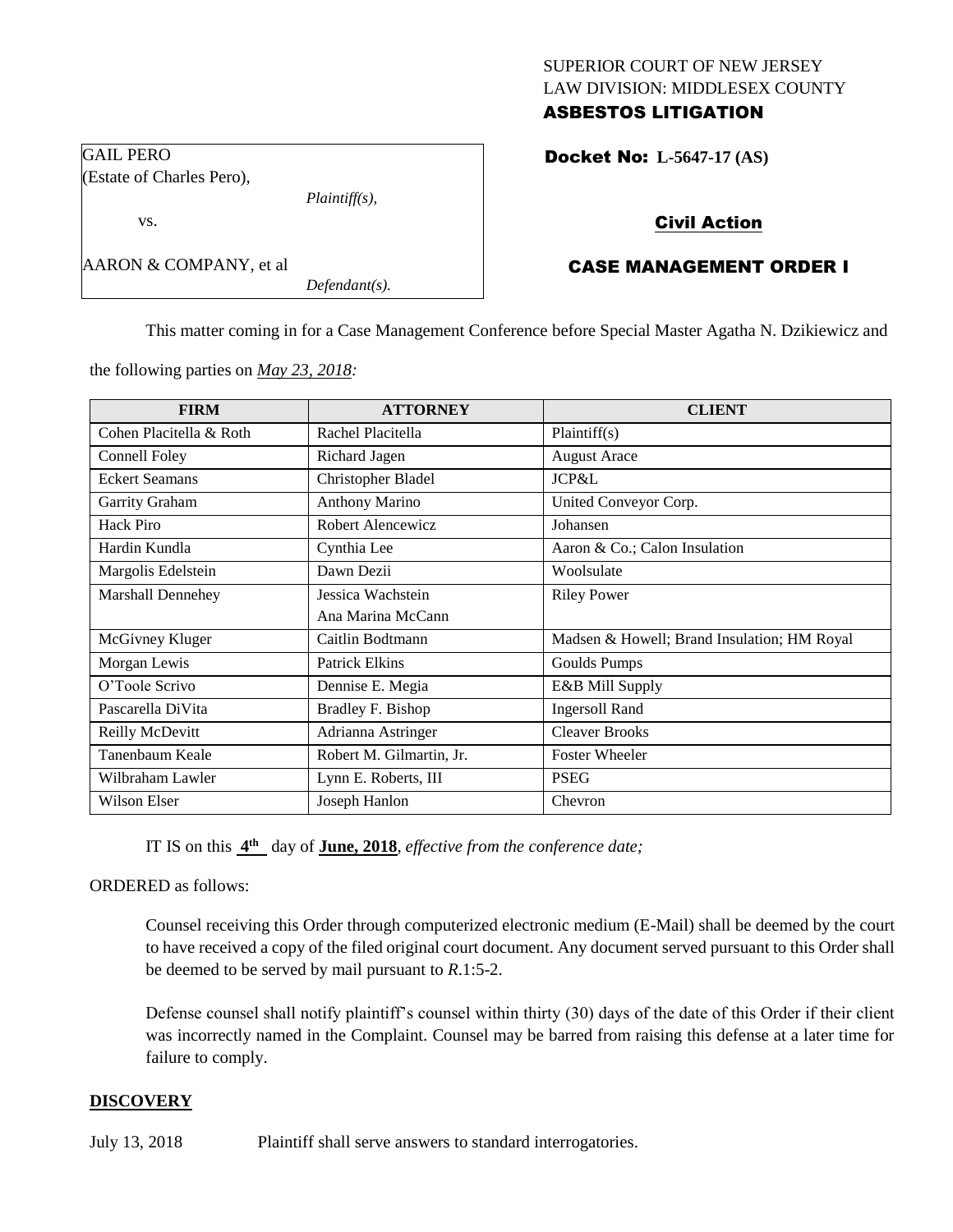| July 13, 2018      | Plaintiff shall serve answers to wrongful death interrogatories by this date.                                                                                                                               |
|--------------------|-------------------------------------------------------------------------------------------------------------------------------------------------------------------------------------------------------------|
| July 27, 2018      | Defendants shall serve answers to standard interrogatories by this date.                                                                                                                                    |
| August 10, 2018    | Plaintiff shall propound supplemental interrogatories and document requests by this date.                                                                                                                   |
| September 21, 2018 | Defendants shall serve answers to supplemental interrogatories and document requests by this<br>date.                                                                                                       |
| August 10, 2018    | Defendants shall propound supplemental interrogatories and document requests by this date.                                                                                                                  |
| September 21, 2018 | Plaintiff shall serve answers to supplemental interrogatories and document requests by this<br>date.                                                                                                        |
| December 3, 2018   | Fact discovery, including depositions, shall be completed by this date. Plaintiff's counsel shall<br>contact the Special Master within one week of this deadline if all fact discovery is not<br>completed. |
| December 3, 2018   | Depositions of corporate representatives shall be completed by this date.                                                                                                                                   |

# **EARLY SETTLEMENT**

April 12, 2019 Settlement demands shall be served on all counsel and the Special Master by this date.

#### **SUMMARY JUDGMENT MOTION PRACTICE**

| February 15, 2019 | Plaintiff's counsel shall advise, in writing, of intent not to oppose motions by this date. |
|-------------------|---------------------------------------------------------------------------------------------|
| March 1, 2019     | Summary judgment motions shall be filed no later than this date.                            |
| March 29, 2019    | Last return date for summary judgment motions.                                              |

### **MEDICAL DEFENSE**

| July 13, 2018    | Plaintiff shall serve executed medical authorizations (along with answers to interrogatories)<br>by this date.                                                                                                                                           |
|------------------|----------------------------------------------------------------------------------------------------------------------------------------------------------------------------------------------------------------------------------------------------------|
| July 13, 2018    | Plaintiff shall serve a diagnostic medical report and any medical records in plaintiff's<br>possession by this date.                                                                                                                                     |
| January 31, 2019 | Plaintiff shall serve medical expert reports by this date.                                                                                                                                                                                               |
| May 17, 2019     | Defendants shall identify its medical experts and serve medical reports, if any, by this date. In<br>addition, defendants shall notify plaintiff's counsel (as well as all counsel of record) of a<br>joinder in an expert medical defense by this date. |

### **LIABILITY EXPERT REPORTS**

January 31, 2019 Plaintiff shall identify its liability experts and serve liability expert reports or a certified expert statement by this date or waive any opportunity to rely on liability expert testimony.

 $\_$  ,  $\_$  ,  $\_$  ,  $\_$  ,  $\_$  ,  $\_$  ,  $\_$  ,  $\_$  ,  $\_$  ,  $\_$  ,  $\_$  ,  $\_$  ,  $\_$  ,  $\_$  ,  $\_$  ,  $\_$  ,  $\_$  ,  $\_$  ,  $\_$  ,  $\_$  ,  $\_$  ,  $\_$  ,  $\_$  ,  $\_$  ,  $\_$  ,  $\_$  ,  $\_$  ,  $\_$  ,  $\_$  ,  $\_$  ,  $\_$  ,  $\_$  ,  $\_$  ,  $\_$  ,  $\_$  ,  $\_$  ,  $\_$  ,